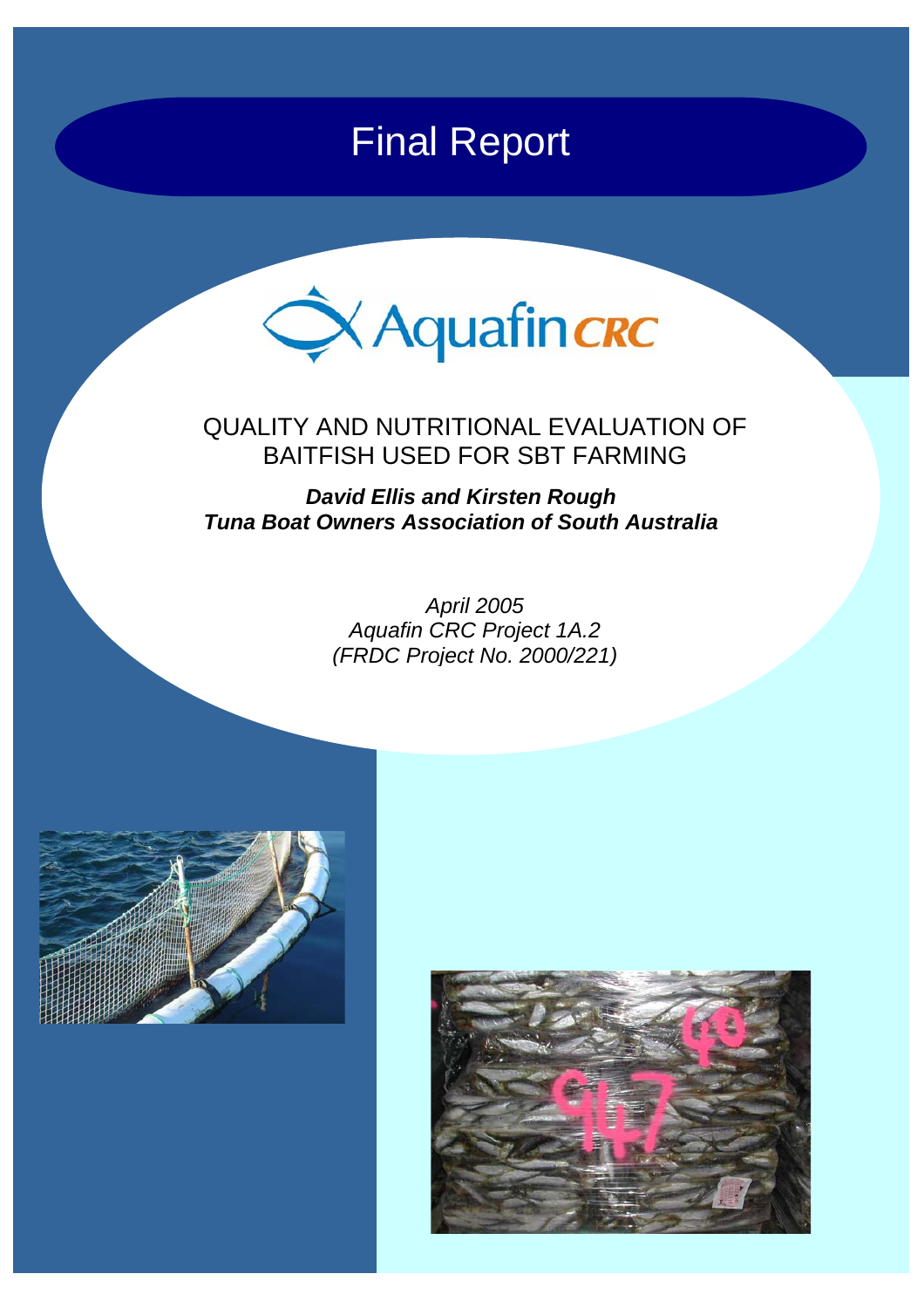Author David Ellis and Kirsten Rough

Title Quality and nutritional evaluation of baitfish used for SBT farming

ISBN No. 0-646-44824-2

Front cover photographs provided by Mr David Ellis, Tuna Boat Owners Association of South Australia.

#### **© Aquafin CRC, Tuna Boat Owners Association of South Australia and Fisheries Research and Development Corporation**

This work is copyright. Except as permitted under the Copyright Act 1968 (Cth), no part of this publication may be reproduced by any process, electronic or otherwise, without the specific written permission of the copyright owners. Neither may information be stored electronically in any form whatsoever without such permission.

Every attempt has been made to provide accurate information in this document. However, no liability attaches to Aquafin CRC, its Participant organisations or any other organisation or individual concerned with the supply of information or preparation of this document for any consequences of using the information contained in the document.

The Aquafin Cooperative Research Centre is a research and education provider for the sustainable aquaculture of finfish in Australia. The Aquafin CRC is a joint venture of a large group of research institutions, universities, industry associations, companies and the Fisheries Research and Development Corporation.

The Tuna Boat Owners Association of South Australia is the body that represents the tuna growers in Port Lincoln.

The Fisheries Research and Development Corporation plans, invests in and manages fisheries research and development throughout Australia. It is a statutory authority within the portfolio of the federal minister for Agriculture, Fisheries and Forestry, jointly funded by the Australian Government and the fishing industry.

Printed in April 2005 by: PIRSA Customer Services 101 Grenfell St Adelaide SA 5001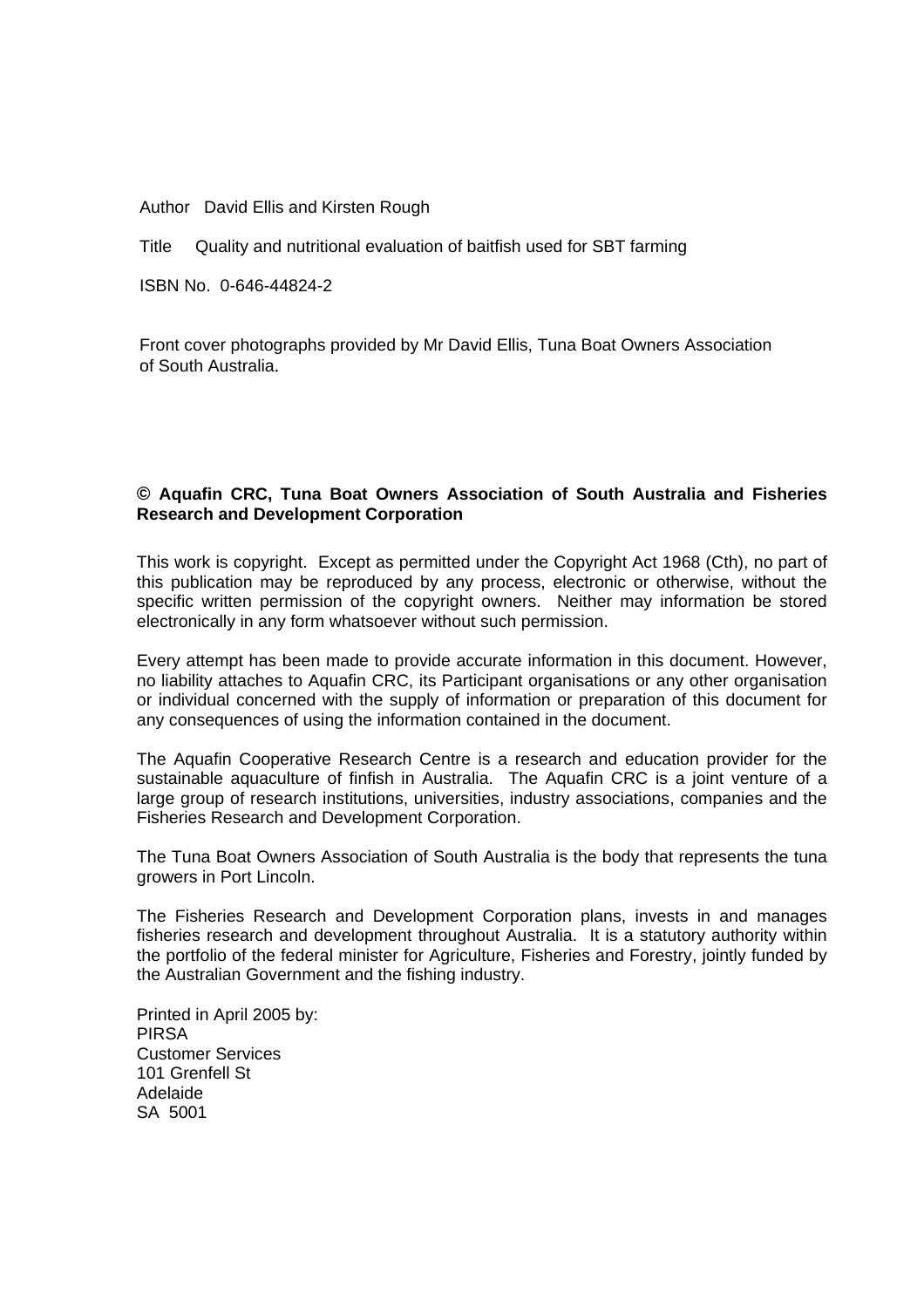

# QUALITY AND NUTRITIONAL EVALUATION OF BAITFISH USED FOR SBT FARMING

# *David Ellis and Kirsten Rough Tuna Boat Owners Association of South Australia*

*April 2005* 

*Aquafin CRC Project 1A.2 (FRDC Project No. 2000/221)*





**Australian Government** 

**Fisheries Research and Development Corporation**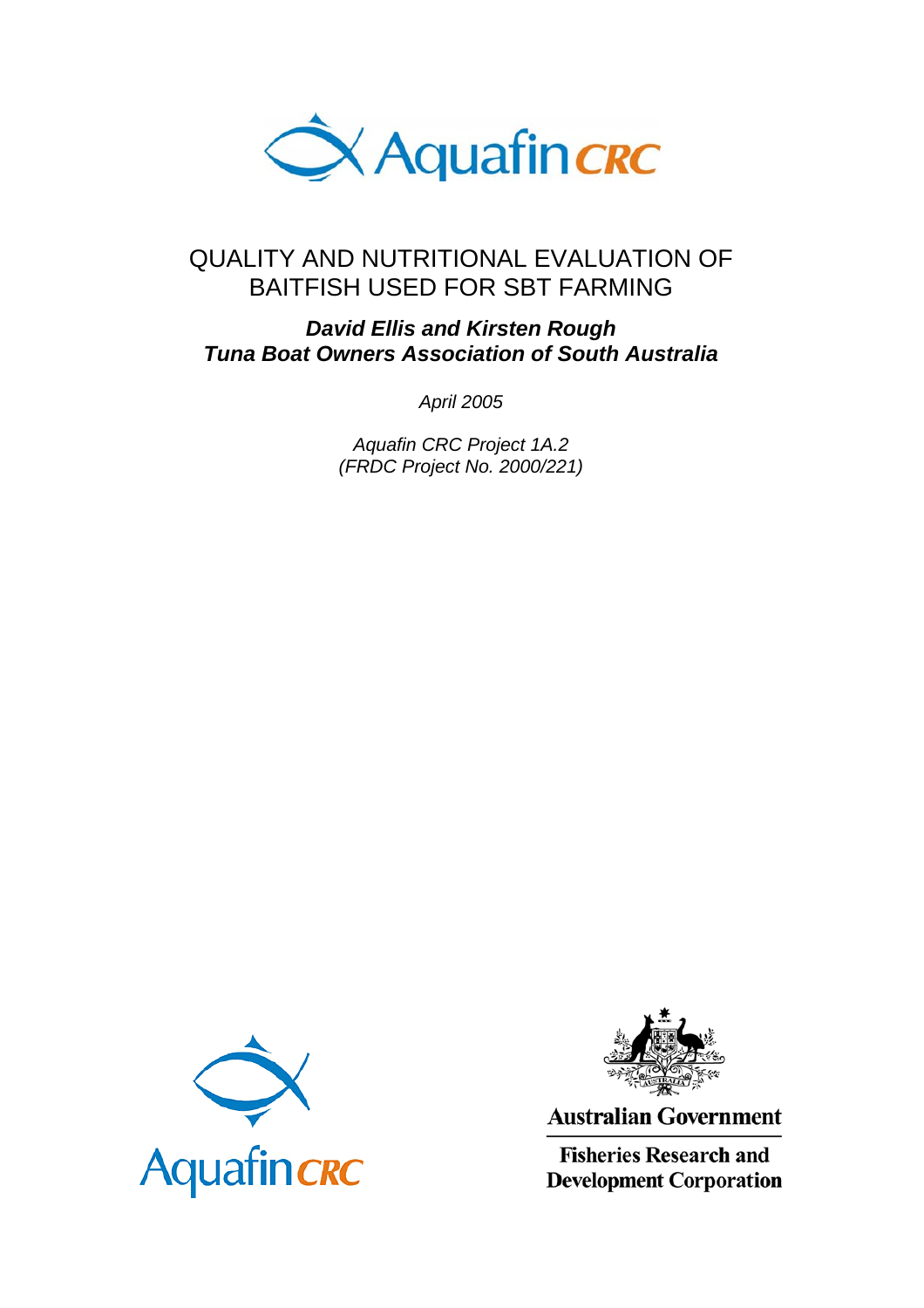# **TABLE OF CONTENTS**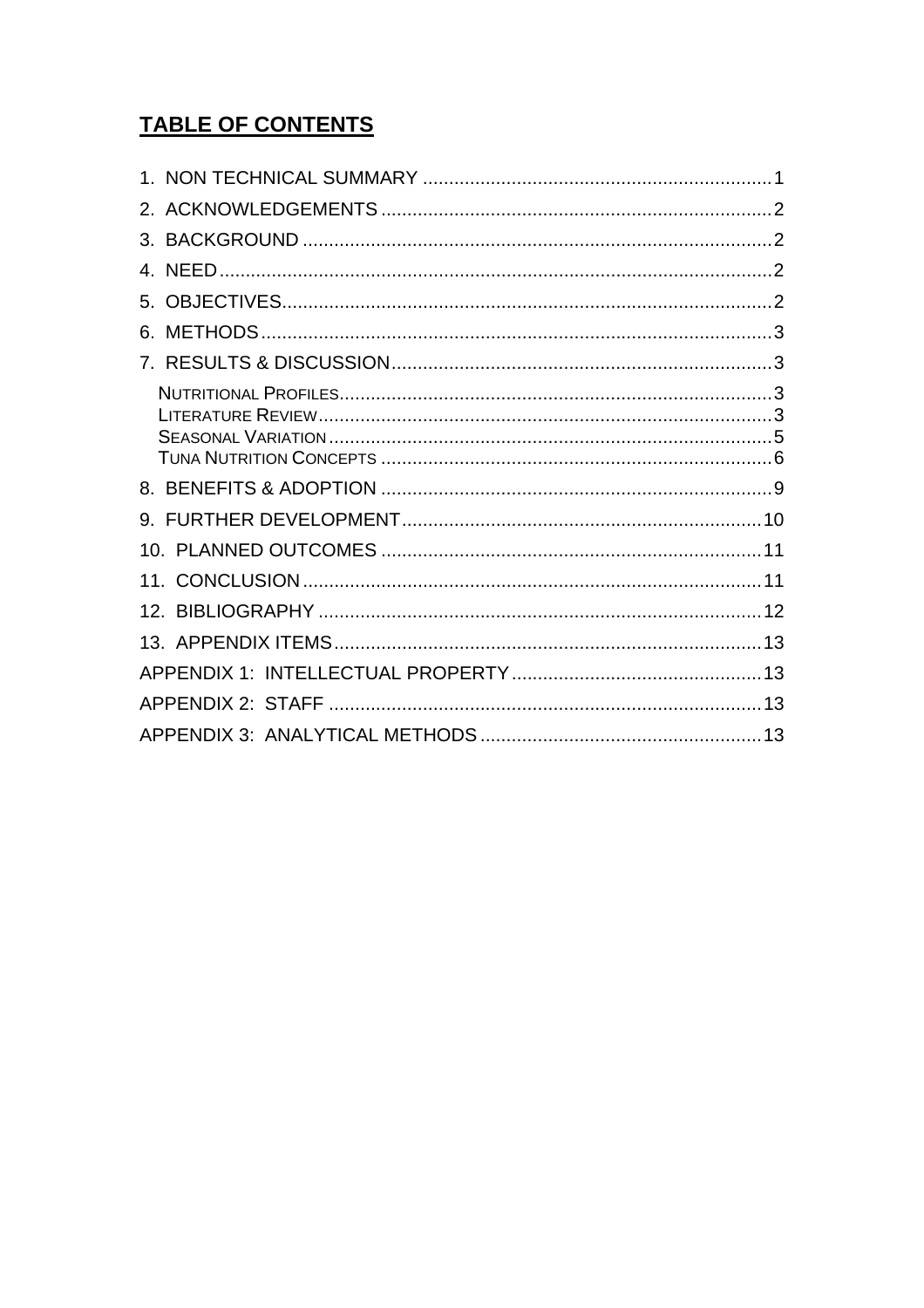# 1. NON TECHNICAL SUMMARY

### **OUTCOMES ACHIEVED**

The project provided nutritional profiles for all types of baitfish used for feed in the Southern Bluefin Tuna (SBT) (*Thunnus maccoyii)* Aquaculture Industry, as well as for the only available commercially produced compound feed and SBT. Included are values for amino acid and fatty acid profiles for most bait types and proximate analysis for all bait types.

The nutritional profiles have been determined by taking baitfish samples that coincided with major shipments of baitfish in the industry or landings of local pilchards. Weston Food Laboratories, Sydney, Australia undertook all analytical testing.

Often replicate samples were taken and provided to other projects. These included projects researching the development of NIR (Near Infra Red) technology that has the potential to provide a quick screening method for the proximate analysis of baitfish *"2001/249 Aquafin CRC - SBT Aquaculture Subprogram: development and commercial evaluation of manufactured diets"*  and investigating the relationship of residues in the flesh of baitfish and wild caught and farmed SBT *"2003/227 Aquafin CRC - SBT Aquaculture Subprogram: development and validation of baitfish sampling methods to address international residue standards for southern bluefin tuna* (*Thunnus maccoyii)"*.

The baitfish profiles produced have been of significant value as they have heightened the understanding of nutrition in SBT farming. This has led to other projects including *"2004/211 Aquafin CRC - FRDC SBT Aquaculture Subprogram: nutritional profiles of baitfish 3: effects of harvest and postharvest processes on quality of local pilchards for feeding SBT"* and *"2000/221.20 Aquafin CRC - FRDC SBT Aquaculture Subprogram: quality and nutritional evaluation of baitfish used for tuna farming project 2000/221 (extension)".* Both of these projects will significantly enhance the understanding of baitfish feeds used in the SBT industry.

A direct result of this project has been the development of a feed optimisation program "*Formu-Bait".* This software combines the current nutritional understanding of SBT*,* nutrition and industry feeding strategies with the baitfish database generated by this project.

As part of the original objectives the project sought to determine seasonal variability in the nutritional profiles of key baitfish. This was not achieved due to the seasonal nature of SBT farming (December – September) and the limited period over which most baitfish is purchased or caught. However, there appears to be a seasonal trend in the local caught pilchards (*Sardinops neopilchardus)* which shows a slight increase in fat content of pilchards caught during the summer/autumn months. This trend may be the result of up-wellings that occur in the lower Spencer Gulf and East Great Australian Bight during this time of year providing food to the pilchards.

To take this project further there is a need to test more SBT and baitfish to build on the current database, particularly where gaps exist or unexplained variability is high.

**KEYWORDS: Baitfish profiles, aquaculture, nutrition, SBT farming.**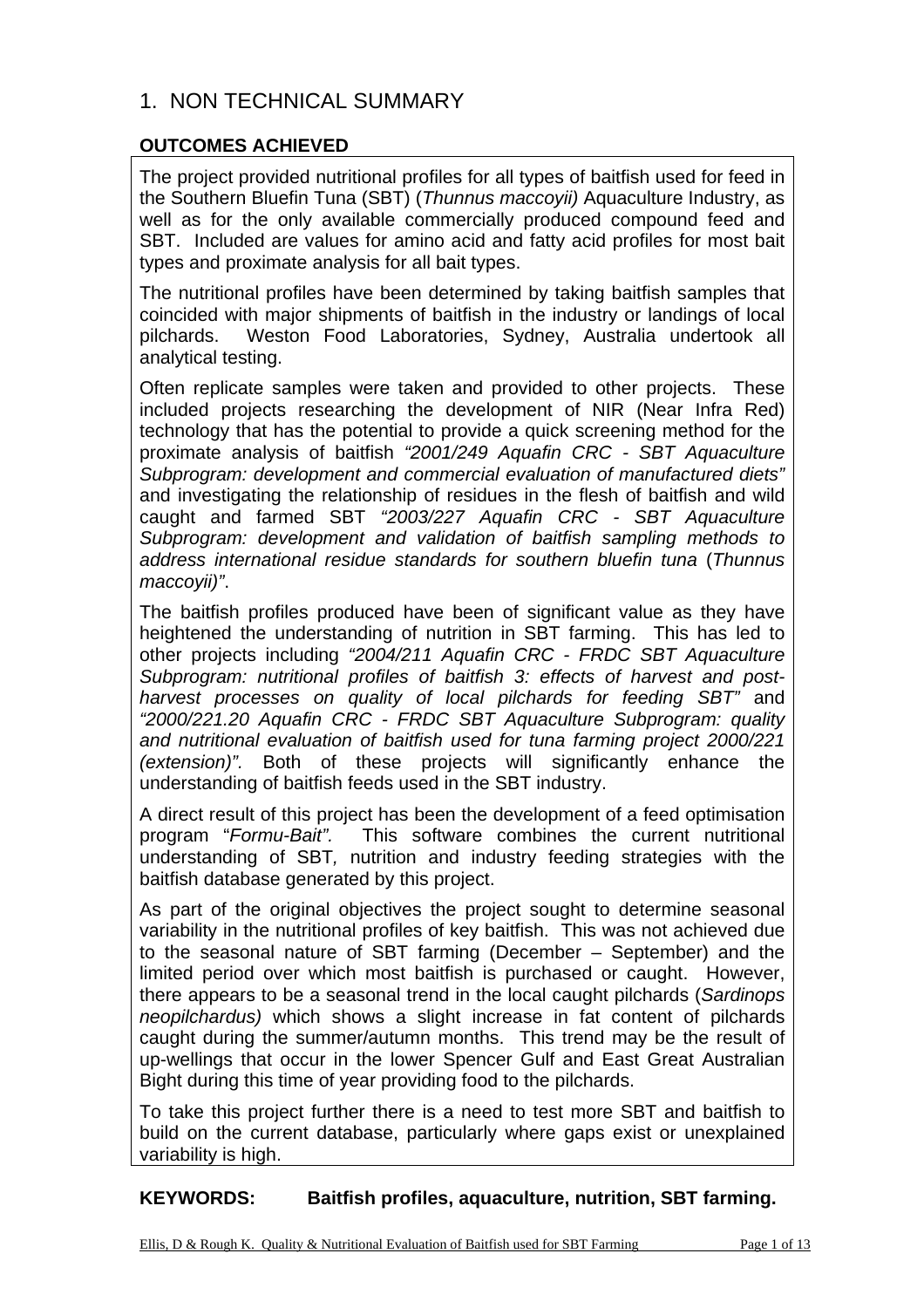# 2. ACKNOWLEDGEMENTS

The authors wish to thank the Aquafin Cooperative Research Centre (CRC), Fisheries Research & Development Corporation (FRDC), Tuna Boat Owners Association of South Australia (TBOASA), baitfish suppliers to the SBT Aquaculture Industry and the SBT Aquaculture Subprogram.

### 3. BACKGROUND

This study was initiated after meetings with Australian Quarantine & Inspection Service (AQIS) in October 1999, who suggested that strict regulations would be introduced regarding the importation of baitfish. They subsequently identified that imports must be accompanied by a permit certifying catch area, species description and health status. Under this import scenario AQIS can terminate imports of certain species from specific countries at any time should there be a quarantine issue.

The SBT Aquaculture Industry was concerned that if it became heavily reliant on a baitfish source from a certain geographic location and access to the resource was taken away due to health reasons or because the resource failed, that the consequences to SBT farming could be devastating. The loss of a feed source would result in decreased productivity and could lead to urgent harvesting and flooding of the market.

Ironically in 2001, VHSV (Viral Haemorrhagic Septicaemia Virus) was discovered in sardines off the west coast of the United States of America (USA) where sardines are caught and supplied to the SBT Aquaculture Industry. This discovery prompted a scientific investigation into VHSV, but also highlighted the importance of this project in providing sufficient data on baitfish quality from various locations that could be sourced during this time. Currently there are import restrictions on the use of baitfish from the genus *Clupea, Sardinops and Scomber.*

### 4. NEED

A range of baitfish species are used by the SBT Aquaculture Industry for feeding farmed tuna. Currently the local catch of pilchards cannot meet the volume required for SBT farming and as a result, other sources of baitfish are required to meet the shortfall. Other species of baitfish offer different nutritional profiles which can provide a varied and more complete diet to the SBT.

### 5. OBJECTIVES

- 1. In a literature review and through consultation with stakeholders, investigate known information on baitfish supplies and their nutritional profiles.
- 2. Obtain sample shipments of a variety of products to test their nutritional suitability as a SBT feed.
- 3. Determine seasonal variation in the profiles obtained.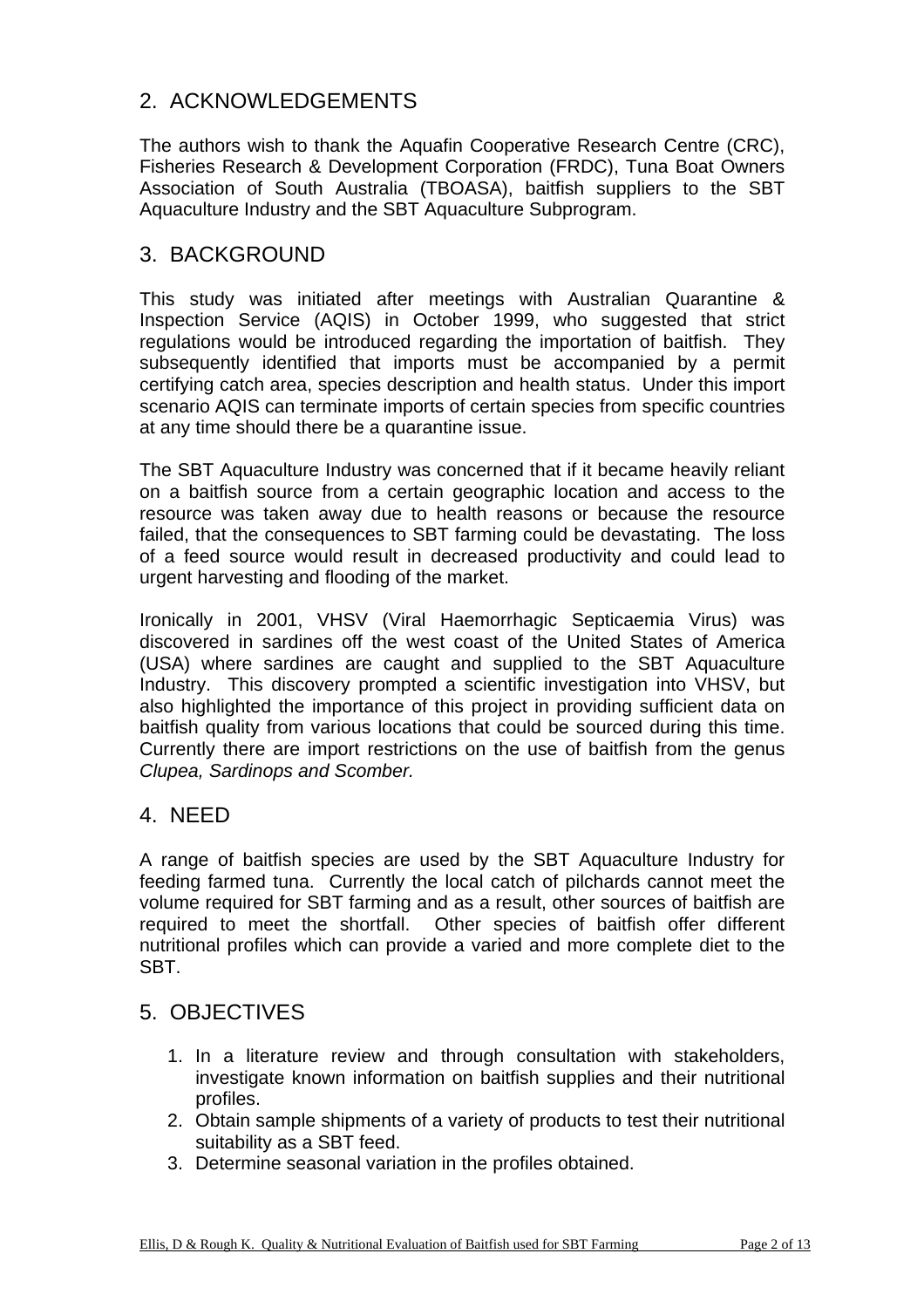# 6. METHODS

The SBT Aquaculture Industry starts to prepare for the upcoming season by importing baitfish used for feeding during the period of September through to February depending on the scheduled time of intake of SBT for farming. When the SBT arrive, large volumes of feed are consumed. The SBT feed at this time is provided by local pilchard fisherman and imported baitfish that is fed fresh or has been stored in freezers owned by SBT farm operators. The feeding of SBT continues throughout the farming season with the volume of feed reducing as the water temperature cools and the SBT reach the optimum desired condition. If possible, SBT farm operators utilise all their baitfish feed holdings to coincide with when the last cage of SBT is harvested.

Sampling for baitfish for this project occurred at peak times for imported baitfish and when local caught pilchards were landed. Most SBT farming companies provided samples for testing which encompasses all of the major baitfish suppliers to the industry. The SBT Aquaculture Industry has also utilised this project framework to test new baitfish that have been identified.

One kilogram samples were collected from SBT farming companies, placed into a plastic sampling bag with waterproof number attached and stored at  $-18\,^{\circ}$ C until a foam 20kg shipping container was full. The box of samples was then sent to Weston Food Laboratories, Sydney for analysis using a direct courier delivery method.

On arrival at Weston Food Laboratories the samples were minced and a representative sample used for analysis. Appendix 3 contains the analytical methods provided by Weston Food Laboratories.

When the results arrived back from analytical testing, each company was provided with their results along with a brief summary of all companies data.

# 7. RESULTS & DISCUSSION

# **Nutritional Profiles**

The results of the quality and nutritional evaluation of the 23 types of baitfish used for SBT farming were evaluated, along with the only available commercially produced compound feed and SBT. The resulting data is "Commercial in Confidence" and held by the TBOASA, Aquafin CRC and FRDC.

### **Literature Review**

There is little data available on nutritional profiles of baitfish in text, especially for proximate composition. Data when available is incorporated in product quality reports that assess issues such as nutritional composition and lipid oxidation (Hamre et al, 2003) or chilling methods on quality (Garcia and Careche, 2002).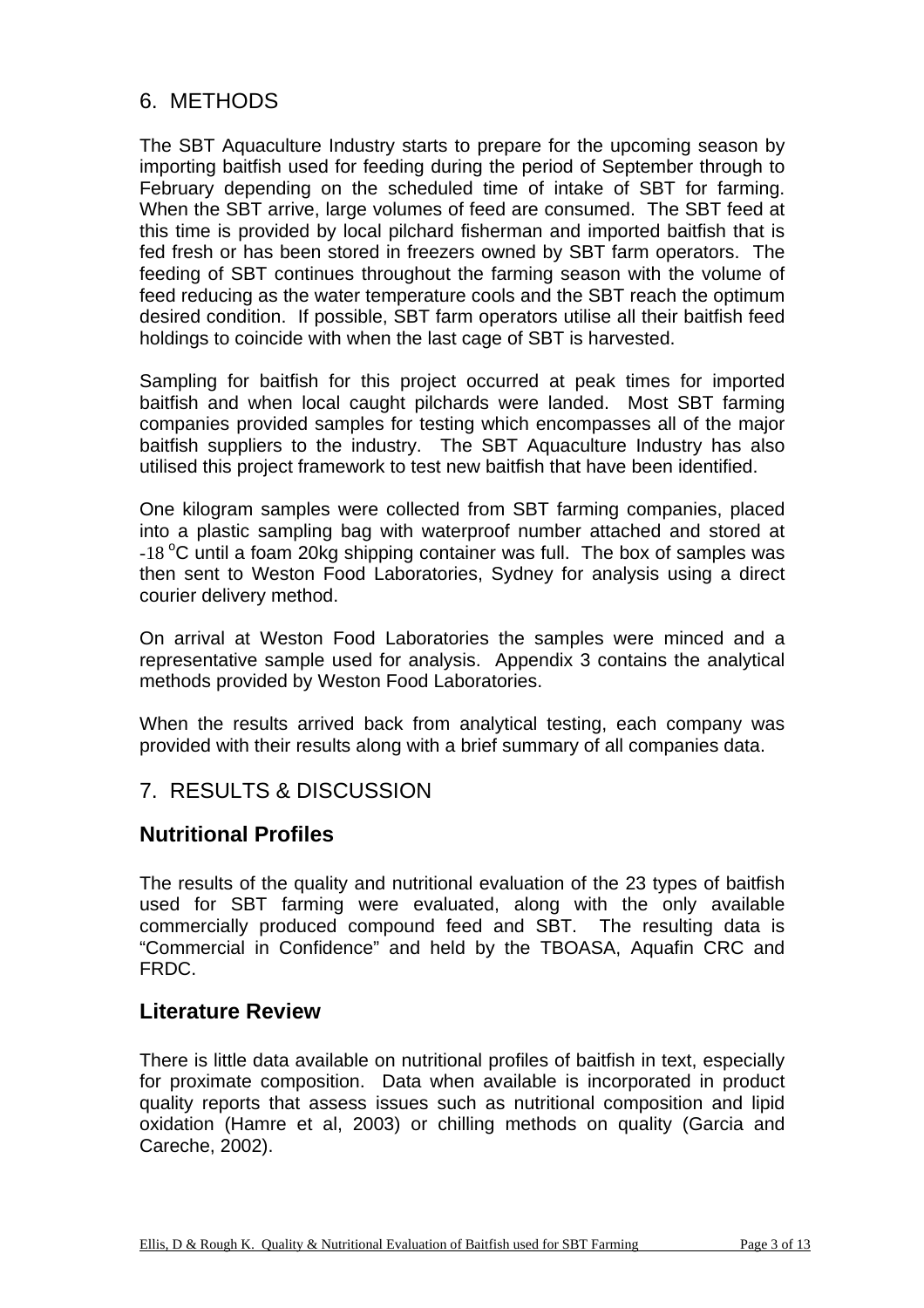From these reports, Atlantic herring *(Clupea harengus)* were sampled from the beginning of September through to the beginning of March. This period of time reflected a trend in the data showing a change from higher lipid concentration to lower lipid concentration (Hamre et al, 2003). Similarly, (Garcia and Careche, 2002) reported European sardines *(Sardina pilchardus)*  caught in March had about half the lipid content of those sardines caught in July and September.

Additional data on nutritional profiles of some baitfish can be found in books by Frimodt (1995) and Bykov (1983) that relate to fishing and processing.

There is some good information on the spotlined sardine *(Sardinops melanostictus)* presented by Nakada (2000). This is a comprehensive reference to the nutritional profile of the spotlined sardine, but unfortunately, the Japanese spotlined sardine in not widely used in the SBT Aquaculture Industry due to price.

Table 1 has been used to crudely assess fat content of spotlined sardines Nakada (2000) and may have some relevance for crudely assessing local caught pilchards for fat content. Genetic research has shown pilchards of genus *Sardinops* merit sub-species recognition and are similar (Grant et al, 1998).

| Sardines        | Classification of Subcutaneous Fat I | Fat in Abdominal<br>Cavity | Dark Muscle Side<br>Fat | Estimated Crude<br>Fat Content (%) |  |
|-----------------|--------------------------------------|----------------------------|-------------------------|------------------------------------|--|
| Small $(<39g)$  | None                                 | None                       | None                    | 2.0                                |  |
|                 | None                                 | None                       | Yes                     | 3.9                                |  |
|                 | None                                 | Yes                        | None                    | 5.5                                |  |
|                 | None                                 | <b>Yes</b>                 | <b>Yes</b>              | 7.3                                |  |
|                 | Yes                                  | None                       | None                    | 9.0                                |  |
|                 | Yes                                  | None                       | Yes                     | 12.0                               |  |
|                 | <b>Yes</b>                           | <b>Yes</b>                 | None                    | 15.0                               |  |
|                 | Yes                                  | Yes                        | Yes                     | 18.0                               |  |
|                 |                                      |                            |                         |                                    |  |
| Middle (40-79g) | None                                 | None                       | None                    | 6.5                                |  |
|                 | None                                 | None                       | Yes                     | 9.8                                |  |
|                 | None                                 | Yes                        | None                    | 13.0                               |  |
|                 | None                                 | <b>Yes</b>                 | Yes                     | 15.3                               |  |
|                 | Yes                                  | None                       | None                    | 17.5                               |  |
|                 | Yes                                  | None                       | Yes                     | 20.3                               |  |
|                 | Yes                                  | <b>Yes</b>                 | None                    | 23.0                               |  |
|                 | <b>Yes</b>                           | Yes                        | Yes                     | 26.0                               |  |
|                 |                                      |                            |                         |                                    |  |
| Large $(>80g)$  | None                                 | None                       | None                    | 7.5                                |  |
|                 | None                                 | None                       | Yes                     | 12.0                               |  |
|                 | None                                 | <b>Yes</b>                 | None                    | 16.5                               |  |
|                 | None                                 | Yes                        | Yes                     | 19.5                               |  |
|                 | Yes                                  | None                       | None                    | 22.5                               |  |
|                 | Yes                                  | None                       | Yes                     | 26.3                               |  |
|                 | Yes                                  | Yes                        | None                    | 30.0                               |  |
|                 | Yes                                  | Yes                        | Yes                     | 34.0                               |  |

|                     |  |  |  | Table 1. Simple estimation methods for fat content in sardines. Reproduced |
|---------------------|--|--|--|----------------------------------------------------------------------------|
| from Nakada (2000). |  |  |  |                                                                            |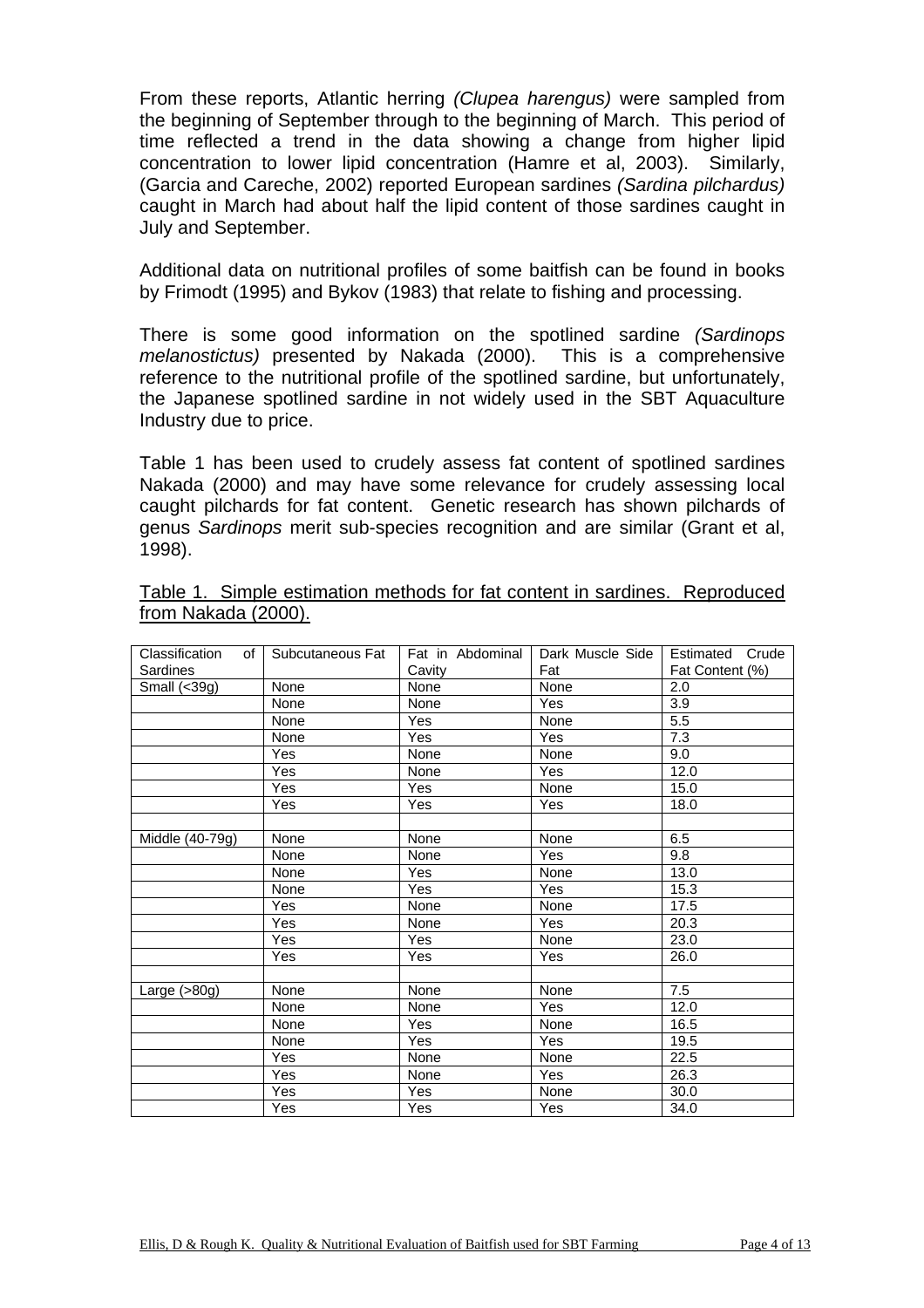# **Seasonal Variation**

This project sought to address seasonal variation in baitfish feeds used by the industry.

Local caught pilchards were sampled many times during the project. In the past, local pilchards have been caught after the SBT have arrived in tow pontoons and have been transferred into waiting farming pontoons. This coincided with the SBT having a voracious appetite during summer/autumn so that large volumes of local pilchards could be fed. This is reflected in the sampling regime with the majority of samples being taken in summer and autumn (Figure1).

The South Australian Pilchard Industry and SBT Aquaculture Industry is now starting to freeze pilchards using plate, immediate quick freeze (IQF), or block freezing throughout the year. This is a direct result of the increase in the total allowable catch (TAC) permitted in the fishery. Samples taken throughout the season can enhance the knowledge on the seasonal variation in local caught pilchards.

Figure 1 shows the mean lipid results for local caught pilchards throughout the seasons from 1999-2003. There are insufficient samples taken during winter or spring to infer any seasonal variation from these time periods. There was quite a variation in the lipid content of pilchards caught during the summer/autumn period. Anecdotally, this variation can possibly be related to some catches consisting mainly of juveniles, which are low in lipid compared with sub-adults and adults. Furthermore, up-wellings that regularly occur at the bottom end of Eyre Peninsula during summer that supply nutrients that stimulate the food chain are possibly reflected in the lipid composition of local caught pilchards.



Figure 1. Seasonal variation of lipid content of local caught pilchards 1999- 2003 (mean +/- standard error).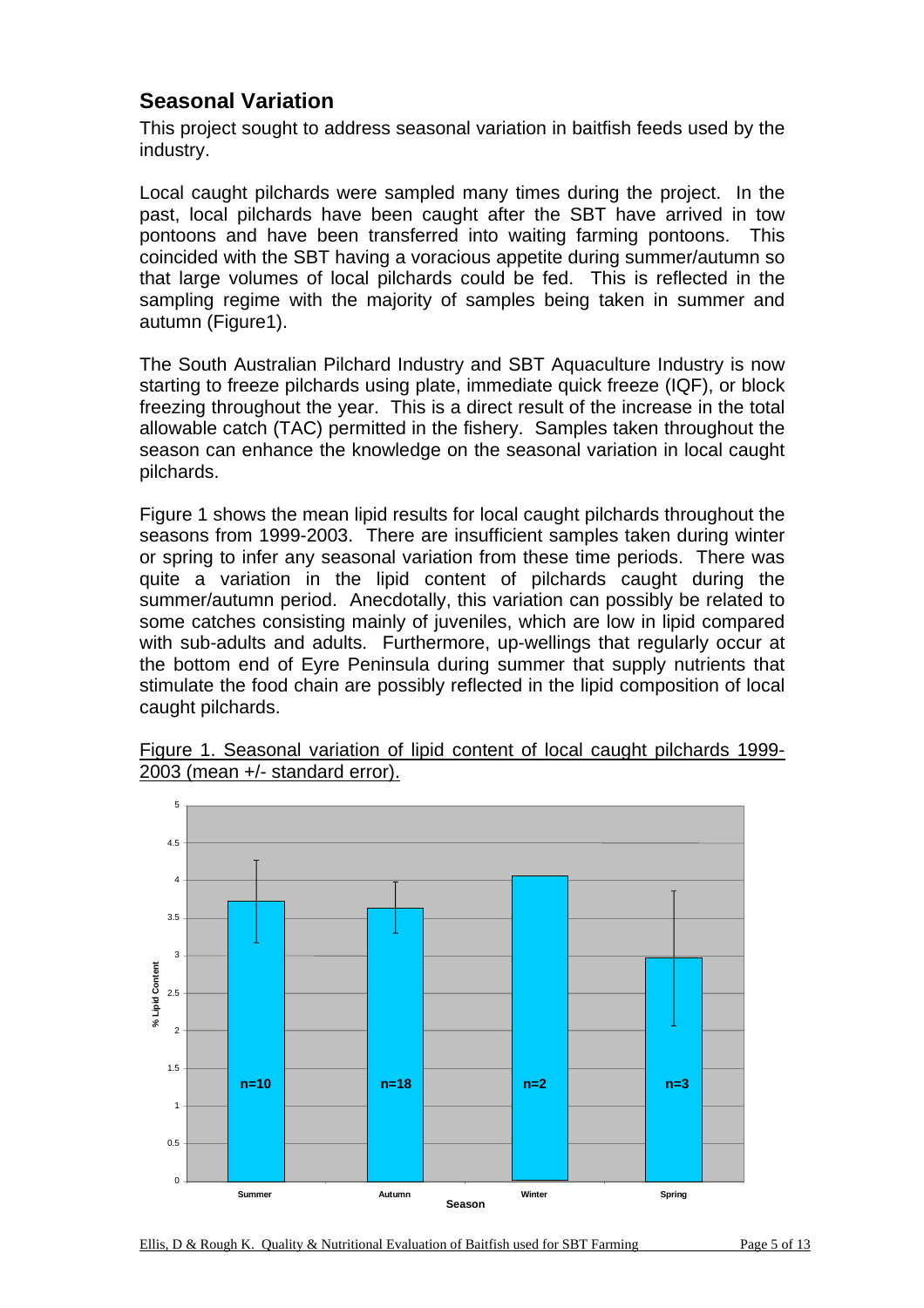### Figure 2. Mean lipid content of all baitfish sampled between 1999-2003 (mean +/- standard error).



Figure 2 shows mean lipid scores for all baitfish sampled for the duration of this project. This is a qualitative assessment of baitfish sampled but does not reflect the volumes of each type of baitfish fed to SBT.

Obtaining seasonal variation in local caught pilchards should be easier now that fishing vessels are catching pilchards all year round and freezing.

For imported baitfish, based on limited literature and sampling from this project, baitfish caught during late summer and autumn appear to have the highest lipid content.

### **Tuna Nutrition Concepts**

The following text has been provided by Dr Robert van Barneveld of *Barneveld Nutrition Pty Ltd* and Principal Investigator of Project *"2001/249 Aquafin CRC - SBT Aquaculture Subprogram: development and commercial evaluation of manufactured diets".* This text provides a brief overview of the role protein, fat and the other nutritional components of baitfish play in influencing SBT flesh quality.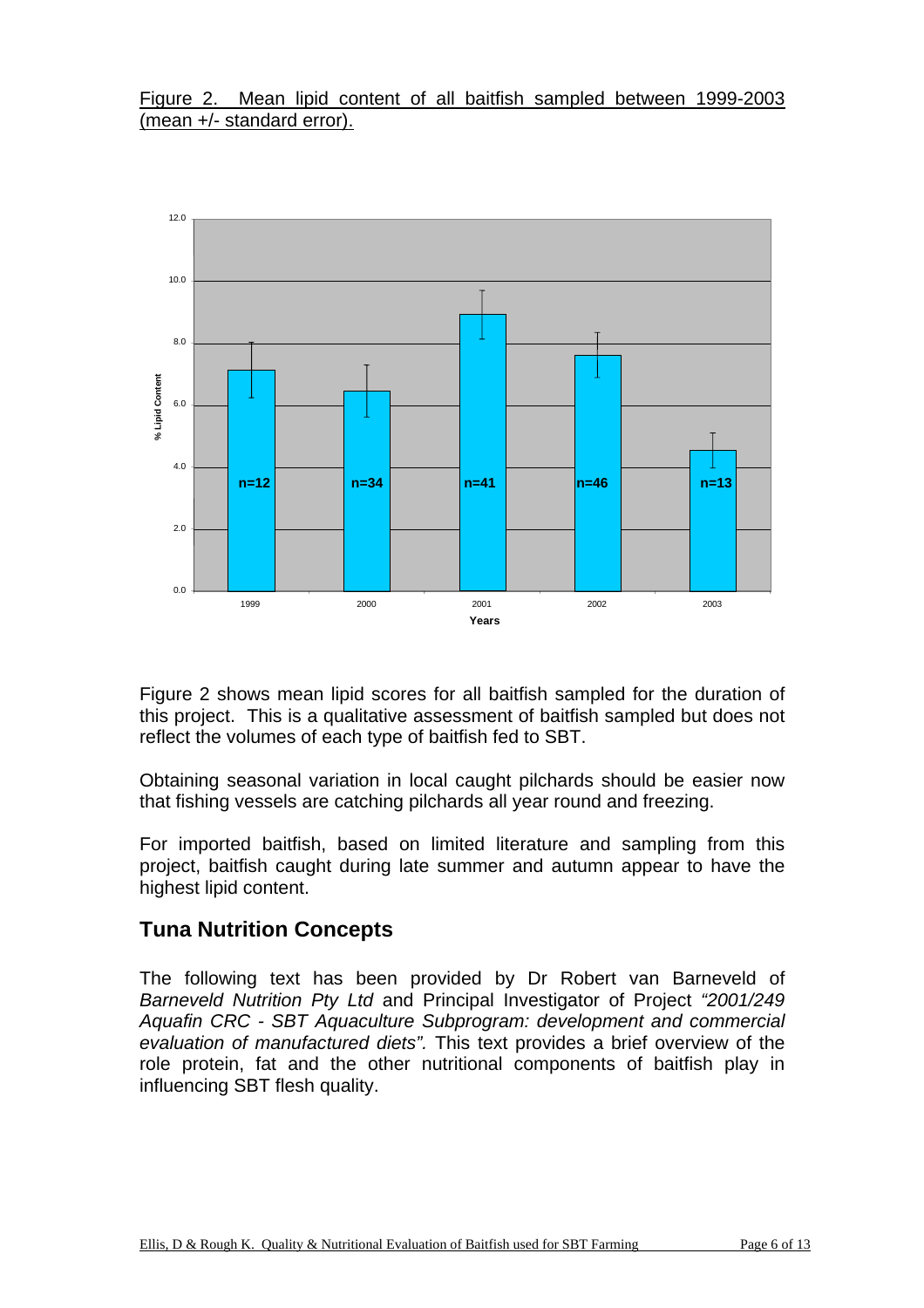#### *What are we producing?*

#### *SBT muscle tissue = lean meat and fat*

*SBT muscle tissue consists of:* 

#### *1. Protein*

*Protein is a string of amino acids. This string of amino acids is arranged in the same way for all SBT in a set, predetermined sequence such that on analysis, SBT protein has a consistent amino acid profile regardless of diet or origin. It is genetically fixed in the same way as SBT have a dorsal fin and two eyes.* 

#### *2. Fat*

*When we feed SBT we try to maximise fat deposition, or fat or oil content, in the final product. This improves the quality of the SBT flesh for premium export markets.* 

#### *3. Water*

*SBT muscle tissue consists of approximately 70% water.* 

#### *4. Bone/Ash*

*Bone is the frame on which the muscles hang. It consists mainly of calcium and phosphorus.* 

#### *How is SBT muscle tissue produced?*

*Having given some thought to what we are producing, we must now consider how it is produced.* 

*Think of the SBT as a factory or a manufacturing plant. Like any factory, we need components or raw materials before we can make a final product. In this case, as our final product is SBT flesh which consists mainly of protein, our raw materials are amino acids.* 

*As well as the materials, we need labour within the factory to produce the final product. In the SBT the labour is provided in the form of dietary energy. We can understand how the SBT produces muscle by considering the basic processes of any factory.* 

*In any manufacturing process there are fundamental commitments that must be met before we can start to produce the final product. In a factory there are basic running costs such as rent and factory overheads. These expenses must be met independently of the level of production. In SBT, there are some basic running costs such as breathing, swimming, keeping the heart beating, maintaining body temperature, and keeping the digestive tract functioning. These basic running costs in SBT are referred to as maintenance costs.*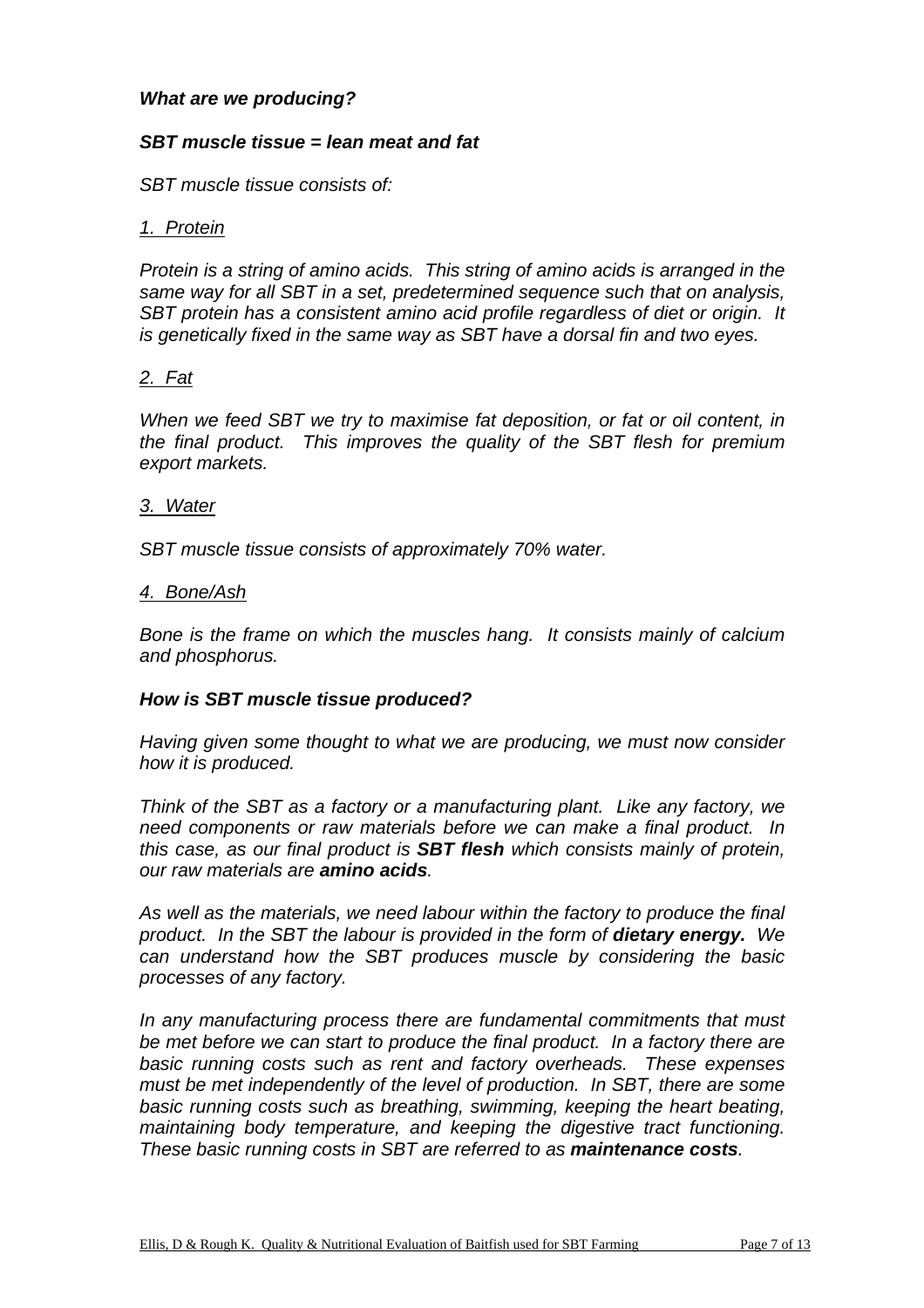*After meeting the basic running costs, manufacture can commence. Broadly, manufacture of any product involves marshalling a range of raw materials and the necessary resources required to drive the process (eg labour and power). In SBT, since meat or protein is the main product, the most important raw materials that are required are amino acids. The labour and the power required to make the protein is derived from dietary energy.* 

*Gathering raw materials and the labour required to make a final product is not going to make you any money unless you can complete the process efficiently. To achieve manufacturing efficiency you must:* 

• *Have the factory running at close to full capacity so that there is more output to share the fixed costs.* 

*We need to maximise the protein and fat deposition rates and minimise the proportion of resources directed towards maintenance.* 

*To operate a factory at full capacity, you must be able to determine the factors that affect factory capacity. The bigger the factory, the bigger the maintenance costs and the bigger the capacity for raw materials. However, it is the size of the equipment, the ability to supply the raw materials, the working environment and the condition of the equipment that will have the greatest impact on capacity.* 

*Capacity for SBT muscle tissue production is determined genetically and mediated through SBT hormones. SBT are also continually changing in size and changing the composition of the final product. Consequently, there may be a need to continually realign the inputs to the system (ie change the composition of the diet over the course of a season).* 

• *Labour and power consumption for manufacture must be optimised per unit of output (for example, you don't want five staff doing the job of one).* 

*In most animals, we need to match the energy inputs to the capacity of the animal to produce protein having first met the maintenance commitments. If we do not supply enough energy, protein manufacture will not be maximised. If we supply too much energy, it will be stored as fat. In SBT, we are trying to produce both fat and protein. The conundrum here is that it is inefficient to make fat compared to lean meat (it takes five times as much energy to make fat compared to lean meat) so identifying the optimum energy inputs and sources to produce SBT muscle tissue is harder.* 

• *As well as ordering raw materials, the factory manager must order them in the same proportion and at the same rate as they are being used to make the final product.* 

*In SBT, a fixed proportion of amino acids are required to produce muscle protein. If one amino acid is in short supply, the SBT cannot make the protein and the manufacturing process stops. If amino acids are oversupplied, the SBT has no ability to store them and as a result they are wasted.*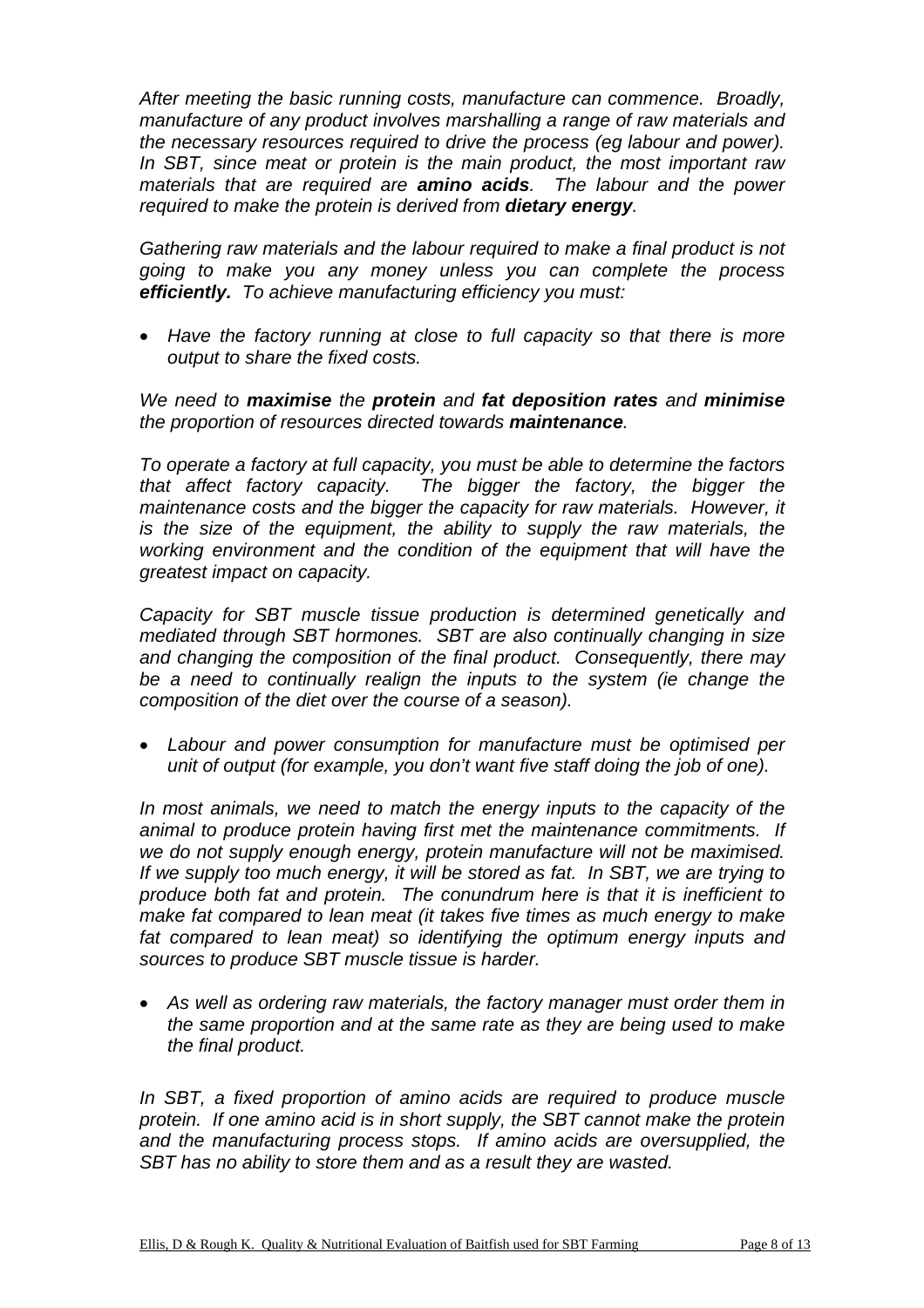• *As well as ensuring the manufacturing process is efficient, the secondary administrative functions must be carefully managed to ensure the whole business runs smoothly.* 

*As well as meeting the SBT's requirements for protein and energy, there are many other inputs required to facilitate the primary function of the fish. These include minerals and vitamins from the feed and hormones and enzymes from the SBT.* 

### *Beyond the factory - the biology of SBT*

*Although the basic process of meat production is analogous to a factory, the processes that take place in SBT are far more complex due to the fact that a SBT is a biological system rather than a physical process. What SBT producer's need to be able to do is match the nutrients supplied from baitfish with the requirements for muscle tissue production taking the above analogies into consideration.* 

*All of these requirements must be met from the baitfish fed so an understanding of the nutritional composition of baitfish is necessary to produce the desired product in an efficient manner.* 

### 8. BENEFITS & ADOPTION

The nutritional profiles of baitfish are used in the SBT Aquaculture Industry to assist farmers with preparing feed programs for farming seasons. It allows farm operators to be discerning with purchases in respect to quality of baitfish offered.

This project provided benefits to other projects performing research within the Aquafin CRC. They involve the characterisation of wastes *"2001/103 Aquafin CRC – SBT Aquaculture Subprogram: tuna environment subproject 2 – evaluation of waste composition and waste mitigation strategies"*, NIR (Near Infra Red) technology that has the potential to provide a quick screening method for baitfish proximate analysis *"2001/249 Aquafin CRC - SBT Aquaculture Subprogram: development and commercial evaluation of manufactured diets"* and investigating the relationship of residues in the flesh of baitfish and wild caught and farmed SBT *"2003/227 Aquafin CRC - SBT Aquaculture Subprogram: development and validation of baitfish sampling methods to address international residue standards for southern bluefin tuna*  (*Thunnus maccoyii)"*.

The development of the baitfish optimisation software *"Formu-Bait"* is an important outcome from this project as it can be directly adopted by the SBT Aquaculture Industry and is currently being trialled.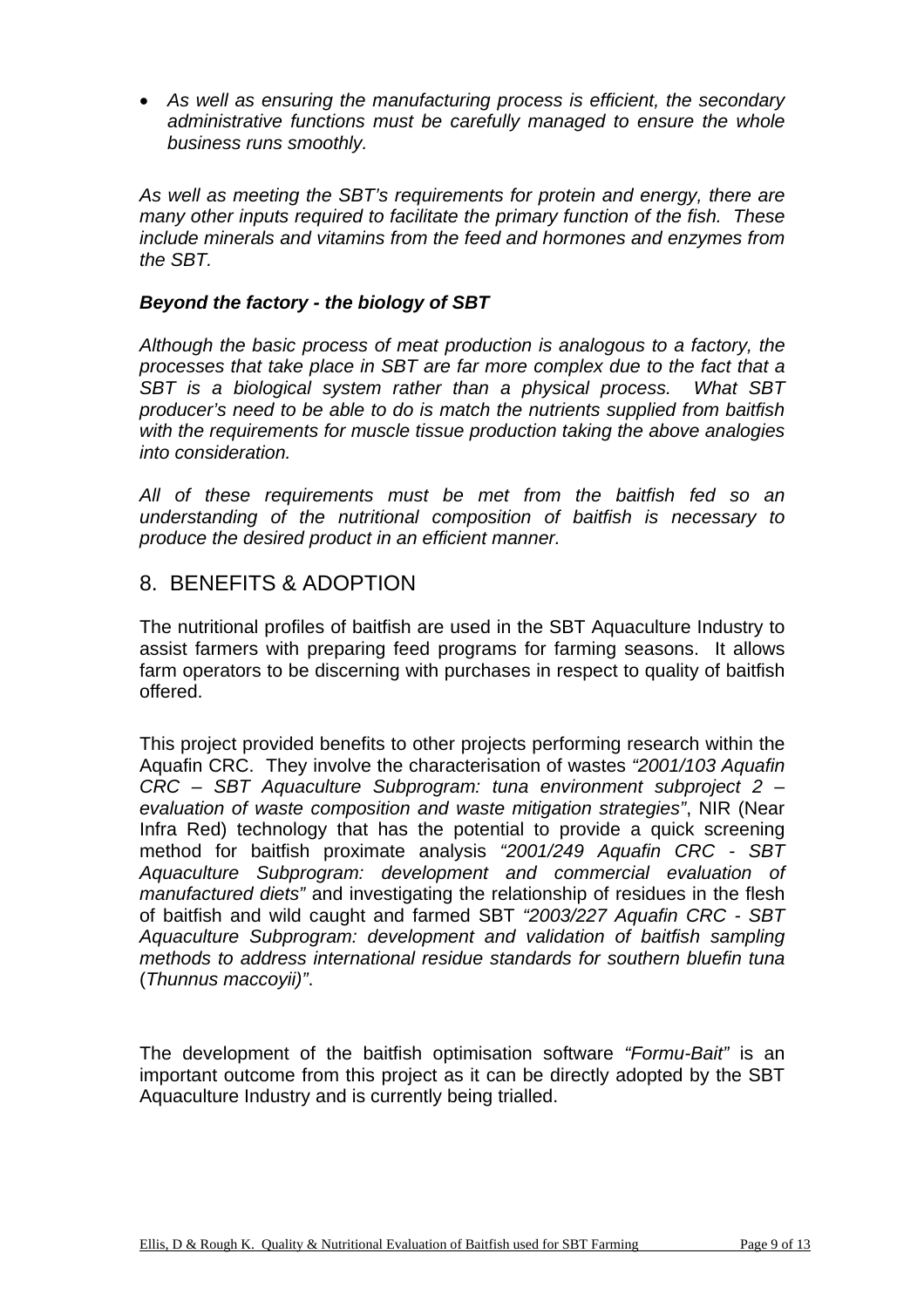# 9. FURTHER DEVELOPMENT

### 1. Completing data sets

To enhance on this project there is a need to further refine some baitfish profiles where there is insufficient samples. For example, the SBT Aquaculture Industry is starting to source more baitfish from the emerging Tasmanian fishing industry that catches red bait (*Emmelichthys nitidus nitidus).* Furthermore, there are some amino acid profiles that are missing and it would be worthwhile completing the data set.

There is currently one nutritional profile for SBT and it would be beneficial to enhance our knowledge through more samples (refer point 5).

### 2. Understanding natural vitamin levels in baitfish and storage life

There is a perception by the SBT Aquaculture Industry that fresh local pilchards provide "goodness" to the SBT. This needs to be better understood including what happens to natural vitamin levels in baitfish during storage. This will fit well with current flesh quality research on pilchards and vitamin and mineral coatings on pilchards to enhance SBT product quality.

#### 3. Influence of handling methods on baitfish quality

The TAC of local caught (ie South Australian waters) pilchards has increased to approximately 40,000 tonnes. It is almost impossible to deliver this quantity of fresh pilchards for SBT farming. Therefore there is a need to better understand volume freezing methods such as IQF, block and blast freezing, and plate freezing to ensure high quality standards are maintained. This research will possibly allow SBT farm operators to source pilchards out of season or when they are at their peak, store them under the best possible conditions and deliver a premium product to the SBT.

#### 4. Complement previous and current research on pilchard quality

Fitzgerald and Bremer (1994) undertook the initial research that provided the basis for handling pilchards. Another project is currently assessing on-board handling techniques for optimum quality pilchards for human consumption. At the completion of these projects information could be synthesized in a book on baitfish quality.

### 5. Refinement of baitfish optimisation software using baitfish profiles

The baitfish profiles produced as an outcome of this project have been used as an input to a computer program *"Formu-Bait"* that has the ability to mix and match baitfish to suit SBT requirements based on existing nutritional and industry feed knowledge. This software has the potential to reduce operating costs in respect to purchasing feeds to specification whilst not compromising on quality. To further improve this software program it is necessary to screen more baitfish samples and to obtain more samples from SBT.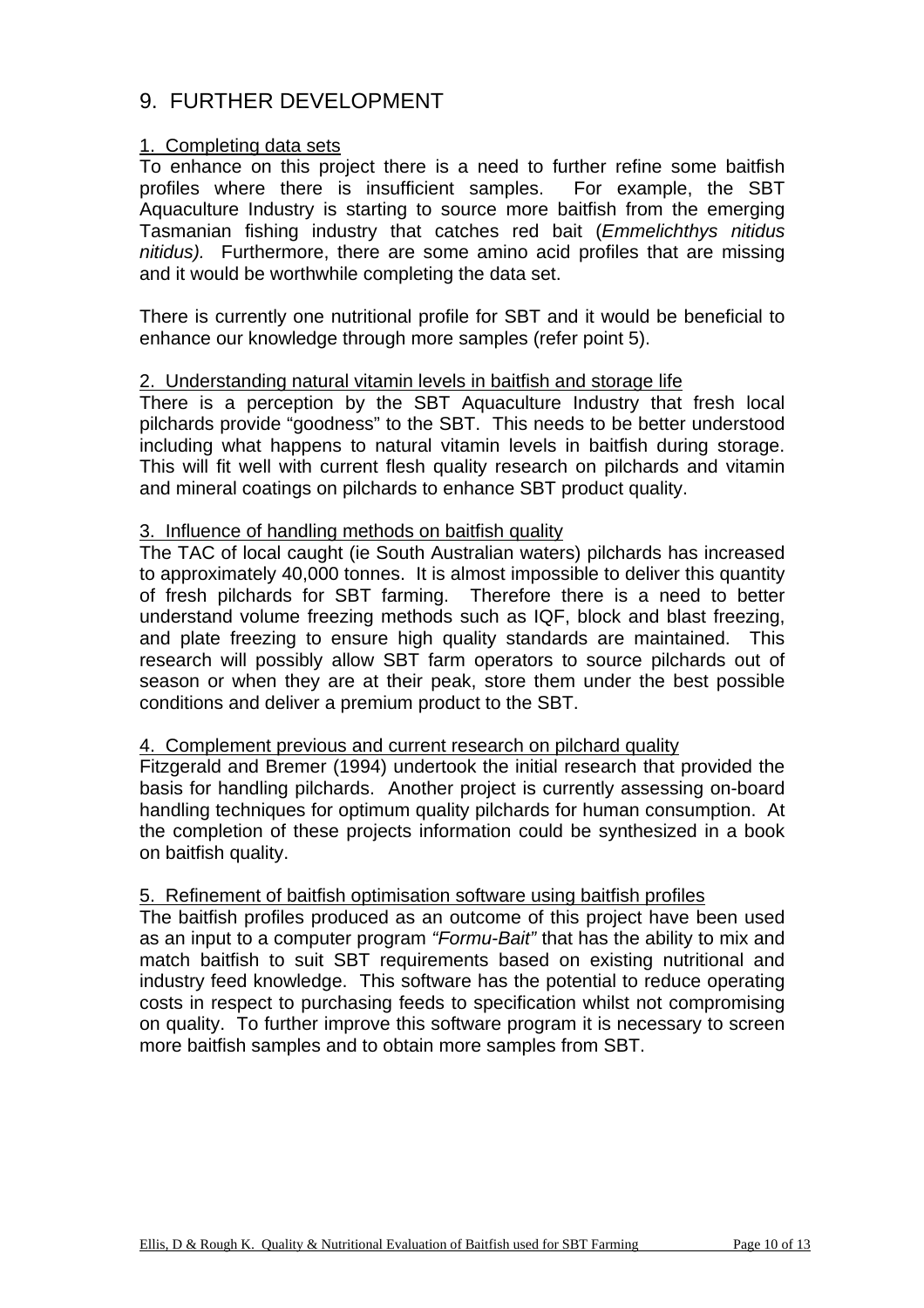# 10. PLANNED OUTCOMES

The key planned outcome of this project was to deliver nutritional profiles of the baitfish used in the SBT Aquaculture Industry and this was achieved.

To understand seasonal variation is a very big project in itself for all of the bait types. Even to try and determine seasonal variation in the South Australian fishery is difficult but a general rule of thumb would suggest autumn is when the pilchards have the highest lipid levels.

Seasonal variation can also be affected by water temperature and availability of food for the baitfish.

### 11. CONCLUSION

This project has provided a good knowledge base for understanding basic information of nutrient inputs used in SBT farming.

The specifications provided can be used to enhance other research projects of priority to the SBT Aquaculture Industry.

With this knowledge and based on the results of this project, it is recommended that in general, there is a need to only focus analytical testing of baitfish on three components being protein, fat and free fatty acids to determine the quality of the baitfish to be used for feeding SBT.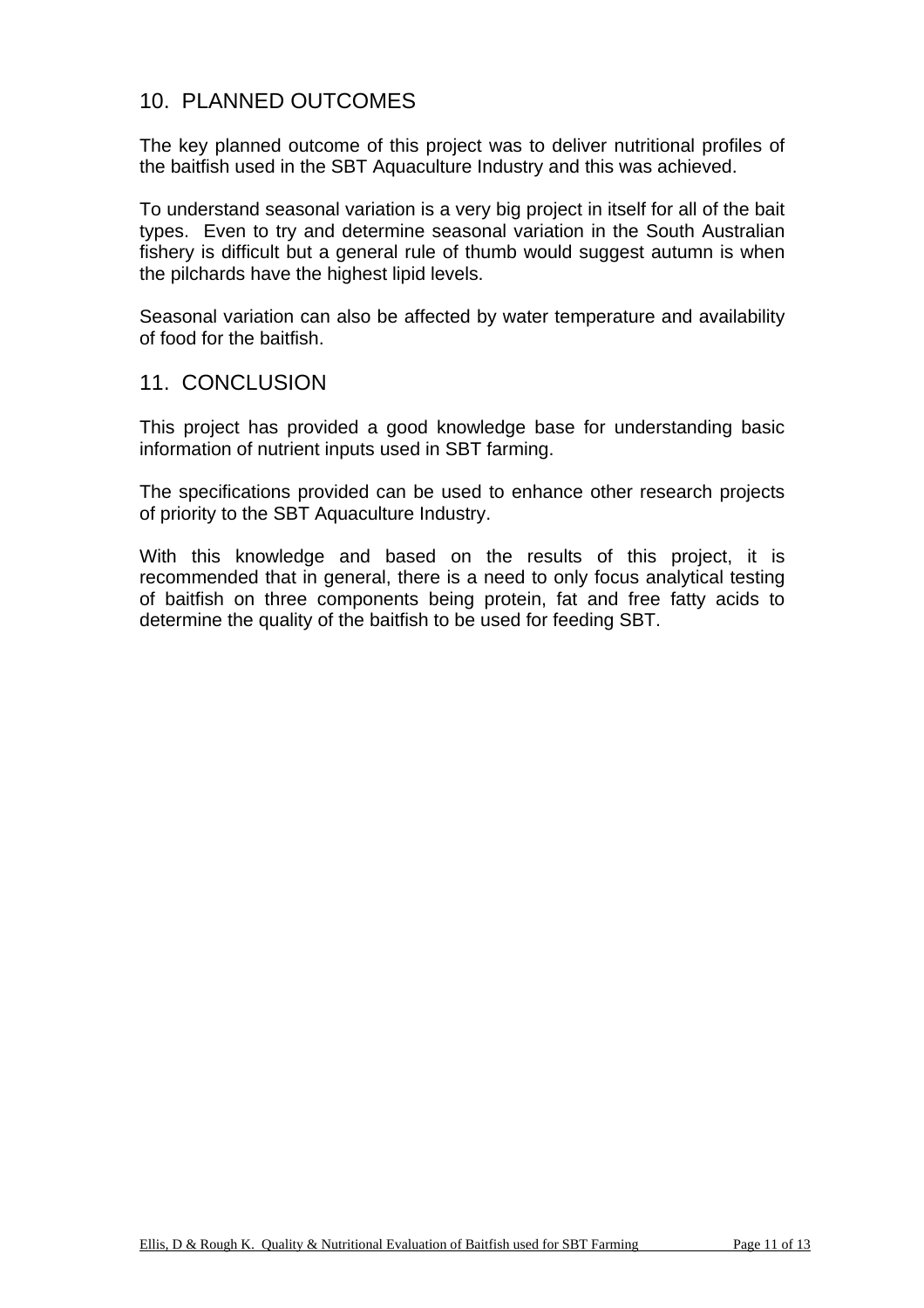### 12. BIBLIOGRAPHY

Bykov, V.P., 1983. Marine fishes: chemical composition and processing properties. Amerind Publishing Co. Pvt. Ltd., New Delhi, 333pp.

Fitzgerald, C, H. and Bremner, H.A, 1994. Improving the stability and nutritional value of frozen small fish for tuna feed. Department of Primary Industries Queensland, 19 Hercules Street, Hamilton, Brisbane, Queensland 4007, 37pp.

Frimodt, C., 1995. Multilingual illustrated guide to the world's commercial coldwater fish. Fishing News Books, Osney Mead, Oxford, England, 215pp.

Garcia, R. and Careche, M. 2002. Influence of Chilling Methods on the Quality of Sardines *(Sardina pilchardus)*. Journal of Food Protection, 65 (6), 1024-1032.

Grant, W.S., Clark, A.M. and Bowen, B.W. 1998. Why restriction fragment length polymorphism analysis of mitochondrial DNA failed to resolve sardine (Sardinops) biogeography: Insights from mitochondrial DNA cytochrome b sequences. Can. J. Fish. Aquat. Sci./J. Can. Sci. Halieut. Aquat., 55 (12), 2539-2547.

Hamre, K., Oyvind, L. and Sandnes, K. 2003. Seasonal development of nutrient composition, lipid oxidation and colour of fillets from Norwegian spring-spawning herring *(Clupea harengus* L.*)*. Food Chemistry, 82, 441-446.

Nakada, M. 2000. "Yellowtail and Related Species Culture", in Encyclopedia of Aquaculture, edited by Robert R. Stickney, Texas Sea Grant College Program, Bryan, Texas. John Wiley & Sons, Inc. New York, 1007-1036pp.

Sarwar G., Botting H.G., Peace R.W. 1988. Complete amino acid analysis in hydrolysates of food and faeces by liquid chromatography of precolumn phenylisocyanante derivatives. Journal Of The Association of Official Analytical Chemists, 71 (6), 1172-1175.